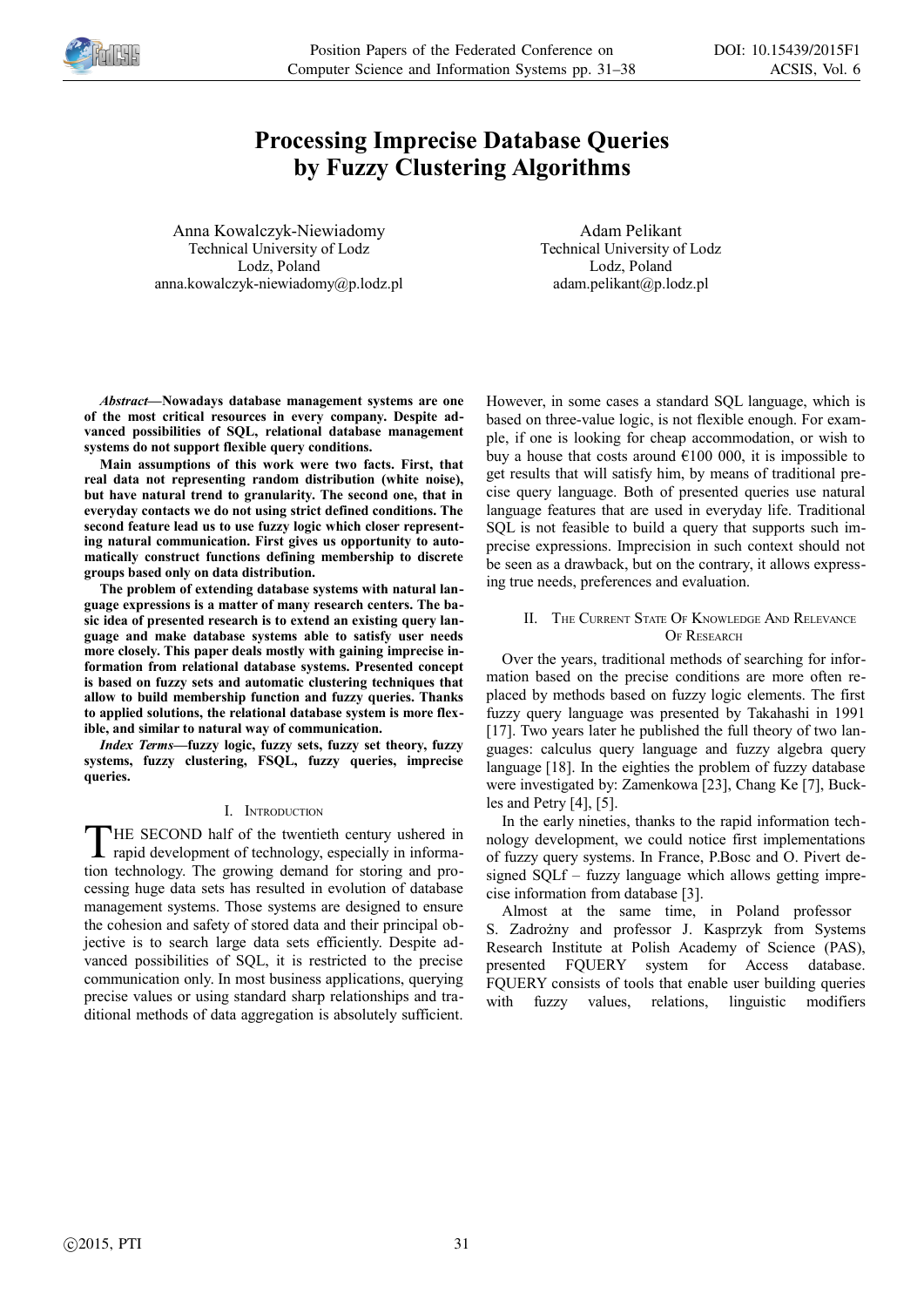and quantifiers. Currently, scientists who were mentioned above, work on linguistic summaries of databases problems and publish their achievements together with P.Bosc and O. Pivert from Malaga [4].

After the year 2000, there were presented newer solutions based on today's leading database management systems. For example, the research team led by Dr. Jose Gomes Galino of the University of Malaga, have developed system FSQL for Oracle 7/8, available on the Internet [12]. In Poland, Technical University of Poznan [9] and Silesian University of Technology [11] designed their own fuzzy systems SQLf and Fuzzy Logic Management System.

Despite many implemented systems for query languages, this branch of science is still being investigated and requires extensions to cope with the growing demands. So far, solutions based on the fuzzy sets theory contain strong constraints on the design stage of fuzzy sets. The developed systems are based on rigidly defined membership functions, and therefore require cooperation with expert's knowledge.

The basic idea of our research is to redesign a fuzzy structured query language system by extending traditional SQL (Oracle 11g) with condition definition similar to natural language. Due to the fact that few fuzzy query systems already exist in Polish as well as foreign research centers, it is worth to emphasize that the innovative element of this work is development of universal, multi-dimensional algorithms, which automatically generate fuzzy sets, based on the real data distribution. There is no need to use expert knowledge while original algorithms based on fuzzy clustering methods are implemented. In addition, conducting a comprehensive analysis of standardization issues and the labeling process enabled implementation of an intelligent module responsible for the allocation of labels according to the automatically generated fuzzy sets. There are some arguments to build such solution. The work of branch experts generates additional high costs. In many cases the meaning of label changes as a result of data distribution changes. For example prices of apartments usually grow up, so that meaning of cheap and expensive flat changes as well. Additionally in times of crisis prices can rapidly drop. Any of these states requires the help of experts, which can be avoided if the proposed solution is used. The approach (in more detail discussed in Chapter VI) is a completely new idea in the fuzzy SQL language issues.

#### III. FUZZY CLUSTERING ALGORITHMS

Data clustering is a process of assigning a set of objects into groups (called clusters) so that the objects in the same cluster are more similar (in some sense or

another) to each other than to those in other clusters. Each data point belongs to a cluster of a degree of membership grade. This paper reviews three of the most representative clustering techniques: Fuzzy C Means, Fuzzy C Medoids clustering and Mountain clustering. All techniques were implemented and tested against automatic fuzzy sets generation problem. Fuzzy clustering methods together with the author's algorithm and the trapezoidal membership function allowed generating fuzzy sets based on the actual data distribution.

## *A. Equations*

Let X be a set of n patterns described by  $X =$  $\{x_1, x_2, ..., x_n\}$ . Let c be an assumed number of clusters.  $C = \{c_j | 1 \le j \le c\}$  is the set of centers. The notation  $u_{ij}$ (1 ≤ i ≤ n, 1 ≤ j ≤ c) indicates the degree of membership of the i-th sample to the j-th prototype. The membership matrix *U* is limited to values between 0 and 1. However, the summation of degrees of belongingness of a data point to all clusters is always equal to unity (1).

$$
\sum_{j=1}^{c} u_{ij} = 1; \ 1 \le i \le n \tag{1}
$$

The Fuzzy C-means method was proposed in 1973 by Dunn [10] and modified in 1981 by Bezdek [1]. The algorithm is based on clusters search in a data set, such that an objective function (2) of distance measure is minimized. The squared distance is weighted by the mth power of the membership in cluster j.

$$
J_m(U, c) = \sum_{i=1}^{n} \sum_{j=1}^{c} u_{ij}^{m} ||x_i - c_j||^2
$$
  
1 \le m \le \infty (2)

Distance measure can be expressed by one of specific forms general Minkowski (3) norm [20]

$$
d_n(x_i, x_j) = \left(\sum_{k=1}^d (|x_{i,k} - x_{j,k}|)^n\right)^{\frac{1}{n}}
$$
(3)

One should remember that the result of clustering depends on kind of selected metric. The (4) and (5) are mandatory conditions for equation (2) to reach its minimum.

$$
u_{ij} = \frac{1}{\sum_{k=1}^{c} \left( \frac{\|x_i - c_j\|}{\|x_i - c_k\|} \right)^{\frac{2}{m-1}}}
$$
(4)

$$
c_{j} = \frac{\sum_{i=1}^{n} u_{ij}^{m} x_{i}}{\sum_{i=1}^{n} u_{ij}^{m}}
$$
 (5)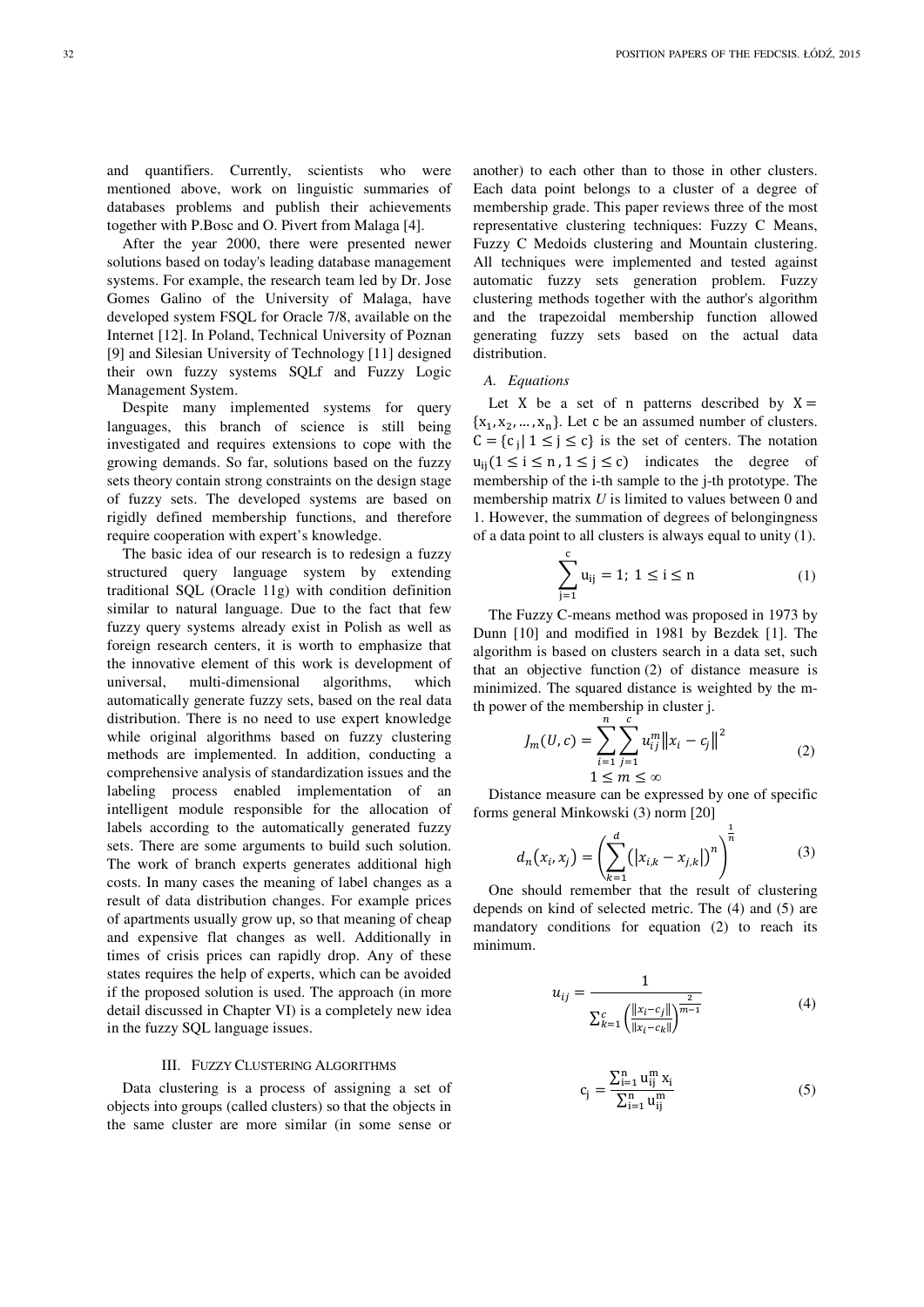The algorithm works iteratively through the preceding two conditions until there is no more improvement noticed. FCM calculates cluster centers and the membership matrix U using the steps presented at figure Fig 1.

The main advantage of the FCM algorithm is high performance and low hardware requirements. Unfortunately, this algorithm has three major drawbacks. First, the final distribution of objects between clusters strongly depends on the assumed number of clusters. Second, the performance of FCM depends on the initial membership matrix values. It is advised to run the algorithm for several times, every time starting with new values of membership grades for data points. Third, the algorithm is sensitive to disrupted data (e.g. singular point).



#### Fig 1. FCM – processing steps.

In order to solve this problem, instead of calculating mean we can search the most centrally located cluster point called medoid. In this way, the occurrence of the singular point in the cluster will not cause significant disruptions.

## *B. Fuzzy C-Medoids Clustering (FCMdd)*

Fuzzy C-Medoids Clustering [8], relies on the basic idea of Fuzzy C-means clustering (FCM) with the difference of calculating cluster centers. The change has a significant influence on the efficiency of the algorithm. Instead of searching for means (calculated as a simple arithmetic formula) we need to process several steps over the neighbor points to find medoids. The improvement (minimization) of the criterion function (6) is much more complex and expensive. The notation  $r(x_i, v_j)$  indicates dissimilarity between the  $x_i$  sample and  $v_j$  medoid.

$$
J_{m}(V;X) = \sum_{i=1}^{n} \sum_{j=1}^{c} u_{ij}^{m} r(x_{i}, v_{j})
$$
 (6)

Membership matrix (u) is calculated according to (7):

$$
u_{ij} = \frac{\left(\frac{1}{r(x_j, v_i)}\right)^{\frac{1}{m-1}}}{\sum_{k=1}^{c} \left(\frac{1}{r(x_j, v_k)}\right)^{\frac{1}{m-1}}}
$$
(7)

Figure 2 presents basic steps of the FCMdd algorithm.



Fig 2. FCMdd-processing steps

#### *C. Mountain Clustering*

The mountain clustering method, proposed by Yager and Filev [22] is a simple and effective algorithm based on a density measure called the mountain function. It is based on three main steps. The first one involves forming a grid on the data space, where the intersections of the grid lines constitute the potential cluster centers. The second step entails construction of a mountain function representing data density measure. The height of the mountain function at a point  $v \in V$  is equal to (8):

$$
m(v) = \sum_{i=1}^{N} e^{-\left(\frac{\|v - x_i\|^2}{2\sigma^2}\right)}
$$
(8)

where  $x_i$  is the i-th data point and  $\sigma$  is an application specific constant. The third step involves selection of the cluster centers by sequentially reducing the mountain function. This is done by modification of the mountain function to the form represented by equation (9):

$$
m_{new}(v) = m(v) - m(c_1)e^{-\left(\frac{||v - c_1||^2}{2\beta^2}\right)}
$$
(9)

### IV. CLUSTER VALIDATION PROBLEM

The problem of data clustering is quite complex, what is mainly caused by wide potential of methods usage. Depending on the situation there is a need to use different types of algorithms, so it is difficult to impose a universal method. One of the main subjects in data clustering is evaluation of the result of clustering algorithms (cluster validation). More precisely, the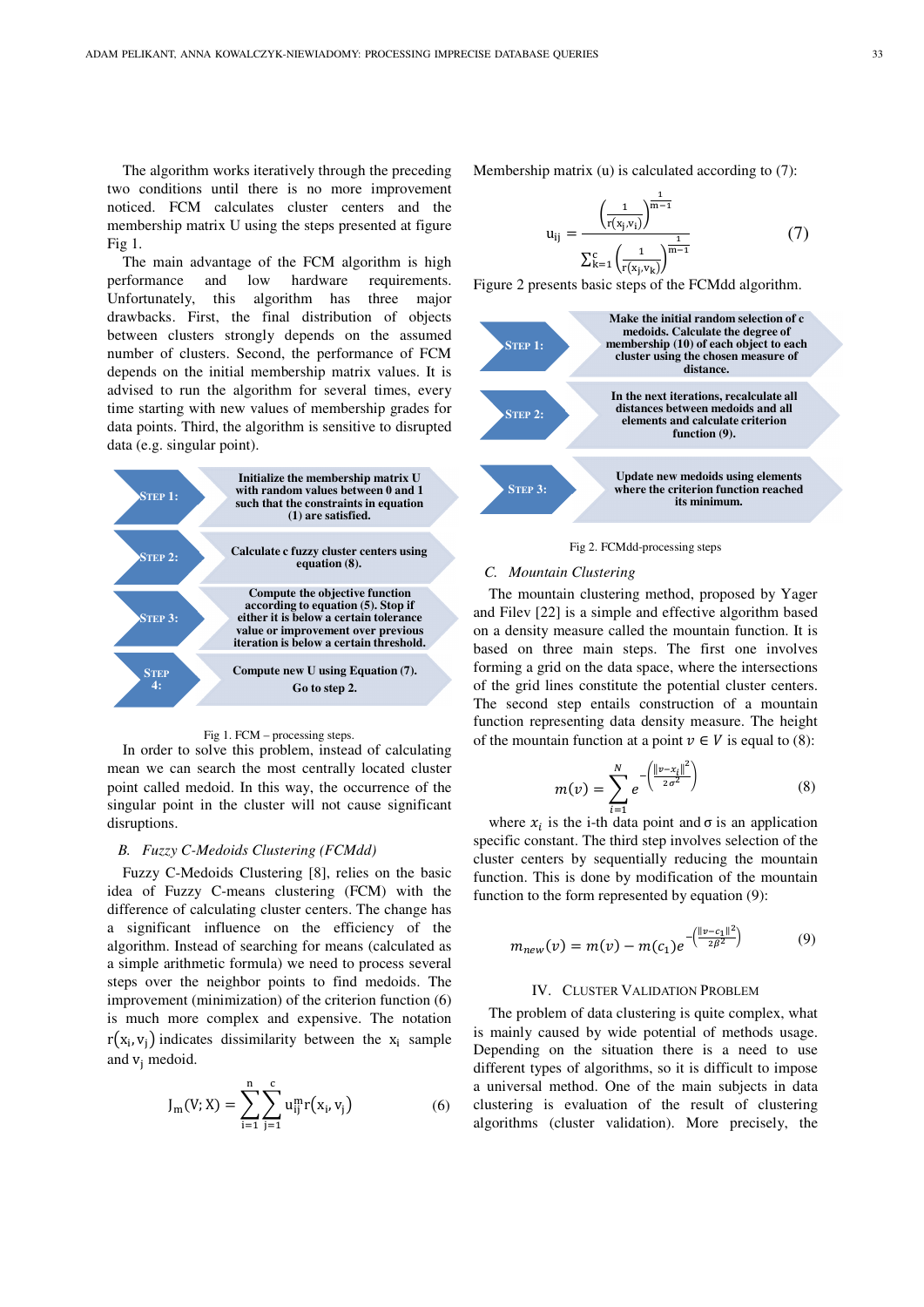cluster validation problem is to find an objective criterion to determine how good a partition generated by a clustering algorithm is. Since most clustering algorithms require a pre-assumed number of clusters, a validation criterion to find an optimal number of clusters would be very beneficial.

The first validation was associated with the FCM partition coefficient proposed by Bezdek [1], defined by (10):

$$
I_{PC} = \frac{1}{n} \sum_{i=1}^{c} \sum_{j=1}^{n} u_{ij}^2
$$
 (10)

To produce a better clustering performance we find optimal cluster numbers for  $\max_{2 \leq c \leq n-1} I_{PC}$ .

Partition entropy was also proposed by Bezdek for the Fuzzy C-Means algorithm and it is defined by the following equation (11):

$$
I_{PE} = -\frac{1}{n} \sum_{i=1}^{c} \sum_{j=1}^{n} u_{ij} \log_2 u_{ij}
$$
 (11)

 $t=1$   $j=1$ <br>To produce better clustering performance we find optimal cluster numbers for  $\min_{2 \leq c \leq n-1} I_{PE}$ .

In 1991 Xie and Beni [19] proposed a validation index based on compactness and separation defined as (12):

$$
I_{XB} = \frac{\sum_{i=1}^{c} \sum_{j=1}^{n} u_{ij}^{m} ||x_j - v_i||^2}{n \min_{i \neq i} i, j ||x_j - v_i||^2}
$$
(12)

In 2011 Rubio, Castillo and Melin [16] compared the most commonly used indices such as  $I_{PC}$ ,  $I_{PE}$ ,  $I_{XB}$  and proposed its own (13) proving its greatest effectiveness.

$$
I_{RCM} = I_{MPE} + D_M \tag{13}
$$

where

$$
I_{MPE} = \sum_{i=1}^{c} \sum_{j=1}^{n} u_{ij}^{2} \log_2 u_{ij}
$$
 (14)

$$
D_{M_k} = \sum_{\substack{i,j=1 \ i \neq j}}^{k} ||M_i - M_j||^2, k = 1, ..., c
$$
 (15)

During the research **all presented above validity indexes were implemented** and used in the process of fuzzy sets generation. In order to evaluate the quality of the indexes we used multi-dimensional data structures from the actual Machine Learning Repository maintained by the Center for Machine Learning and Intelligent Systems, University of California, Irvine [6]. Detailed experiments revealed that validity indexes based on compactness and separation are most effectiveness, that is why in our fuzzy SQL system the Rubio and Xie-Beni indexes were most important.

#### V. FUZZY SQL SYSTEM DESIGN

The main idea of our research was to design and implement system, which extends traditional SQL with condition build in the way similar to natural language. The great difference between proposed solution and already existing similar systems is fully automated generation of membership functions and fuzzy sets [13]. In addition to this, the automatic labeling module is also novelty[14], [15]. The project consists of three main modules described below.

The basic problem of testing is to gather representative data set. It should provide the actual distribution of the data and their continuous growth. The tests were carried out on several public available datasets. Finally we decided to build and positioned the dedicated WWW portal with tutorials for some programing and database platforms. Because the data set is one of the most important factor for all tests realized for implementing algorithms we decided to use selected Google Analytics statistics of the website traffic (fig. 3):

- number of visits (total and unique users);
- number of page views;
- percentage of rejections (input of 1 page views);
- average time spent on the site;
- loyalty (percent of new visits).



Fig 3. Exemplary overview of Google Analytics for defined data period.

Results describing portal users activity store in Google Analytics were exported to database server. This step concerns gathering an input data, and preparing database model for the main processing are presented at Fig 4.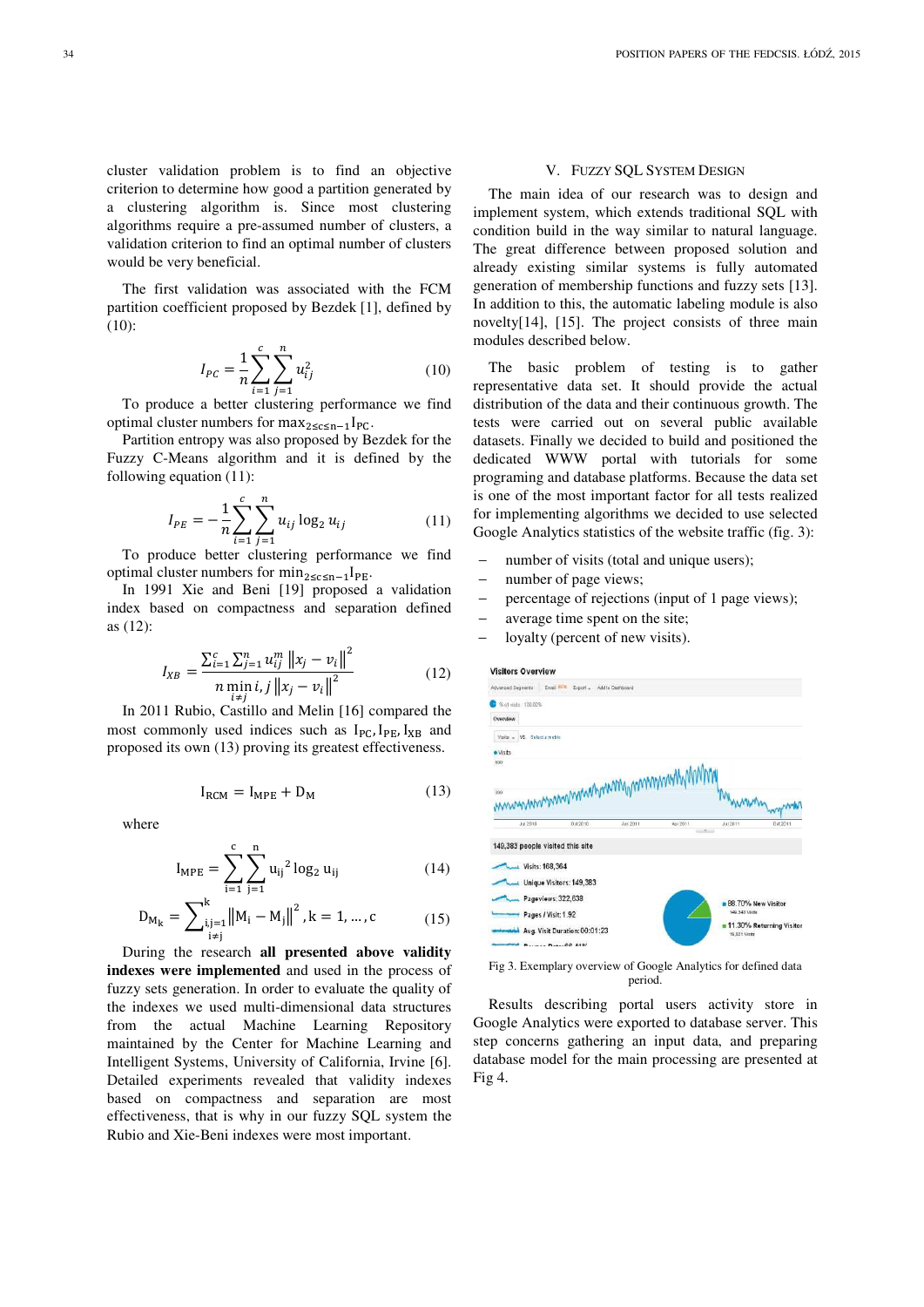

Fig 4. Data preparation diagram.

The second element of created system is a set of tools responsible for fuzzy queries processing consisting of the following components:

- query parser, which decomposes the fuzzy query into understandable by the system and database elements;
- fuzzy sets generator a complex module using fuzzy clustering methods, novel fuzzy sets algorithms, validity indexes, T/S norms implementations etc.;
- labels assignment process each fuzzy set is addressed by appropriate label or labels;
- fuzzy conditions, operators and aggregate functions executor.

The third element of the project – the client application is responsible for construction fuzzy queries (tree view and text) and presentation of the results.

#### *A. Data preparation*

In order to collect a sufficient data set, there was a need to prepare (design, implement and publish) an exemplary website which provides tutorials for web graphics (3dStudioMax, After Effects, Photoshop). Website traffic statistics are a good source of natural input data. In our project the Google Analytics (GA) was used as a statistical data warehouse. GA is a free, online tool mainly used to analyze websites statistics. GA is a powerful tool with variety of functionalities accessible via web browser and what was very useful via Java API.

One of the most important elements of the research was to prepare software in order to communicate easily with the GA. By use Java programming language, Java GA API (JGA), and JDBC the integration with the Oracle database was provided. Figure 4 presents basic GA integration steps.

It is worth to emphasize that data prepared for fuzzy clustering algorithms are normalized to the  $\langle 0, 100 \rangle$ range in order to eliminate the problem of scale,

negative values and to ensure the integrity of the generated fuzzy sets. Standardization refers to both input data as well as a range of labels. In this way, it is possible to assign labels by percentage match in order to avoid context dependency. For example query using "high temperature" expression in context of the weather, boiling water or melting metals is completely different. Data normalization eliminates this problem.

GA enables lots of important statistics about website traffic. It is impossible to discuss all of them, so we focused on most commonly used like metrics: visits, pageviews, visit duration, avg time on page, bounce rate, %new visits. Such data can be analyzed in the following dimensions: the date (hour, day, month, year), location source of visits (continent, country, city), the type, version and parameters of a web browser (IE, FF,) language etc.

## *B. Data processing*

Our fuzzy SQL interpreter enables natural language expressions, so labeling module was designed and implemented. Firstly, it was necessary to define labels with the gradation of "strength" of each label (appropriate thresholds was required). Labels of the same type (e.g. short, average, tall) are combined into sets. Each label set is assigned to the attribute e.g. the attribute "time on site" can be short or long and the attribute "number of visits" can be small, average or big. The process of assigning labels to fuzzy set causes some difficulties connected to following issues [16]:

- each attribute may have different number of labels;
- each clustering process can generate different number of clusters. Presented issues were coped in the implemented algorithm.

Figure 5 presents an exemplary data distribution used in a labeling process. The naive approach is to evenly split the range of variation attribute according to the number of labels. However, it ignores the variable distribution and fuzzification process.



Fig 5. Exemplary data distribution used in a labeling process.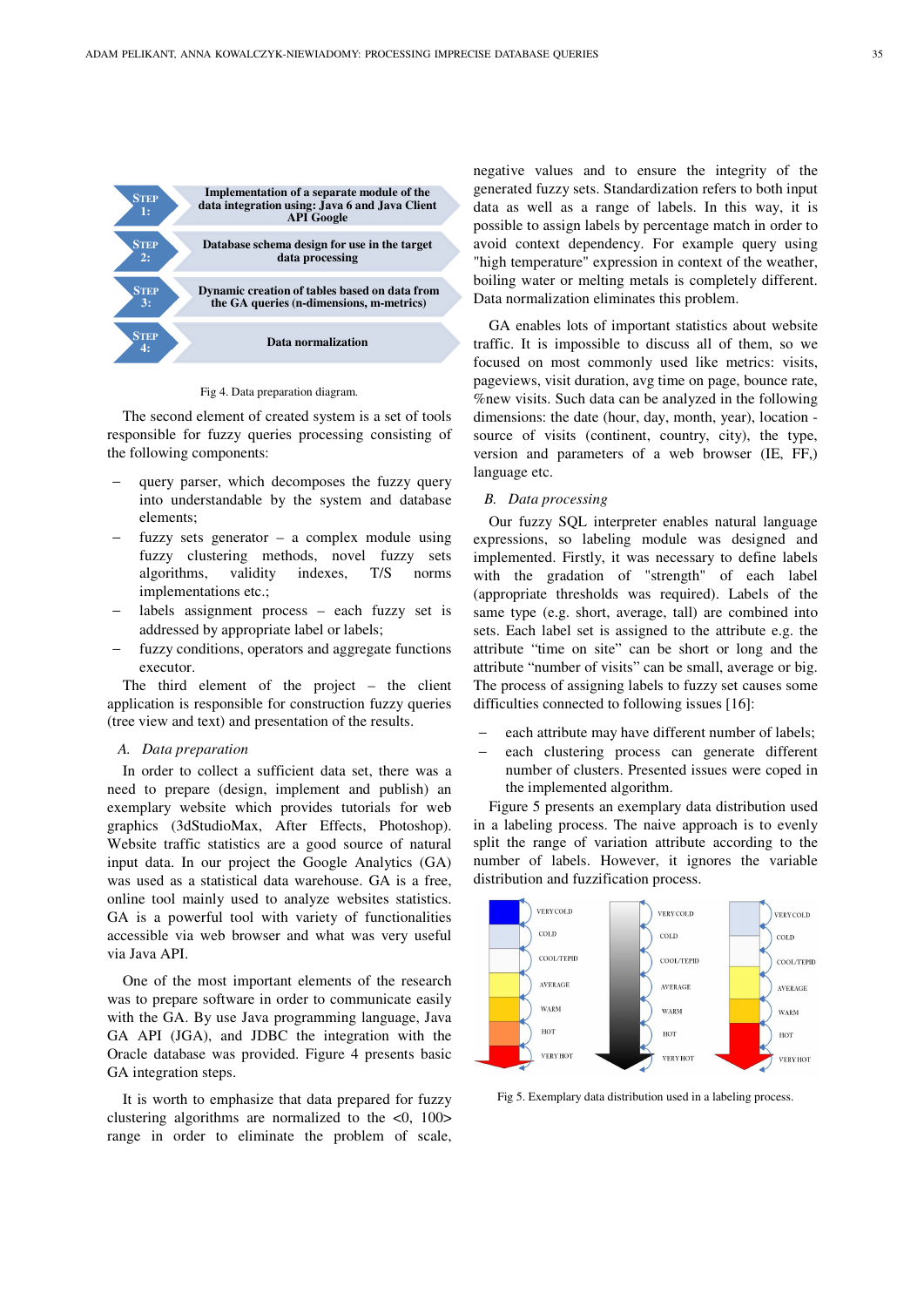In the case of same number of clusters and assigning labels stems from the method of ordering. If number of clusters and labels are different assignment is performed by comparing the position of the centers of gravity. The last of these methods was used during creation of fuzzy query processing system.

### *C. Fuzzy query processing*

In order to process the fuzzy query and generate fuzzy sets automatically, the fuzzy clustering methods, labelattribute and operator logic were implemented (Fig 6). For each distinct attribute to get most relevant results, the algorithms run several times, each time starting with new clustering parameters (different number of clusters, distance measures and start points). After the validity indexes are calculated the cluster count is adjusted on the basis of Xie-Beni and Rubio calculation for selected attribute/attributes. Next, the results of clustering method are processed by novel algorithms [13] based on membership functions in order to generated fuzzy sets with triangle and trapezoid membership functions.



Fig 6. Multidimensional data processing.

With such prepared data the intelligent module responsible for label allocation according to the automatically generated fuzzy sets and labeling criteria, generates a set of pair-value assignments. Finally generated data collection contains fuzzy set to label matches eg. label\_small » fuzzy\_set\_#1, label\_medium » {fuzzy\_set\_#2 and fuzzy\_set\_#3} etc.

After that all the operations for current attribute based on T Norms and S Norms are processed according to query logic with respect to supplied order and operators priorities. In case of query with multiple arguments, output of processing of single arguments are joined with respect to order and operators and the final result is built from the composition of each attributes output. The mid results are combined by the use of primary keys or ROWID from primary flat SQL query. Finally the client application presents query results ordered by membership degree.

## VI. EXAMPLES

SQL queries containing imprecise conditions look quite similar to traditional queries. SQL query is extended by FuzzyWhere, FuzzyHaving clauses. Figure 7 presents fuzzy query syntax, containing standard and fuzzy conditions, logical operators (or/and/not) and fuzzy aggregation conditions.

In this section, the authors present the difference between traditional SQL queries and imprecise FSQL. average number of page views during a single visit. To illustrate the possibilities of application, shown simultaneously all of available imprecise filters on all levels we can set following problem.

*It is necessary to find the countries from which comes a large number of visitors, in which the average time spent on the site by users is significant.* 

Let's consider classical SQL syntax query solved this problem that may look like listed on figure 8. The result for query is presented on fig 9.

Similar query in FSQL language may look like listed on figure Fig 10. The result set is not restricted by crisp conditions so it contains more values Fig 11.

```
SELECT {EXPRESSIONS, AGGREGATE FUNCTIONS AGG } FROM {TABLENAME/S, VIEW/S} 
WHERE {CONDITIONS}
FUZZYWHERE MINIMUMMEMBERSHIP FUZZYLABEL1(ATTRIBUTE1) AND
FUZZYLABEL2(ATTRIBUTE1)OR FUZZYLABEL1(ATTRIBUTE2) AND NOT
FUZZYLABEL3(ATTRIBUTE3)
GROUP BY {GROUP CONDITION} HAVING <CONDITIONS> 
FUZZYHAVING MINIMUMMEMBERSHIP FUZZYLABEL1(AGG)
```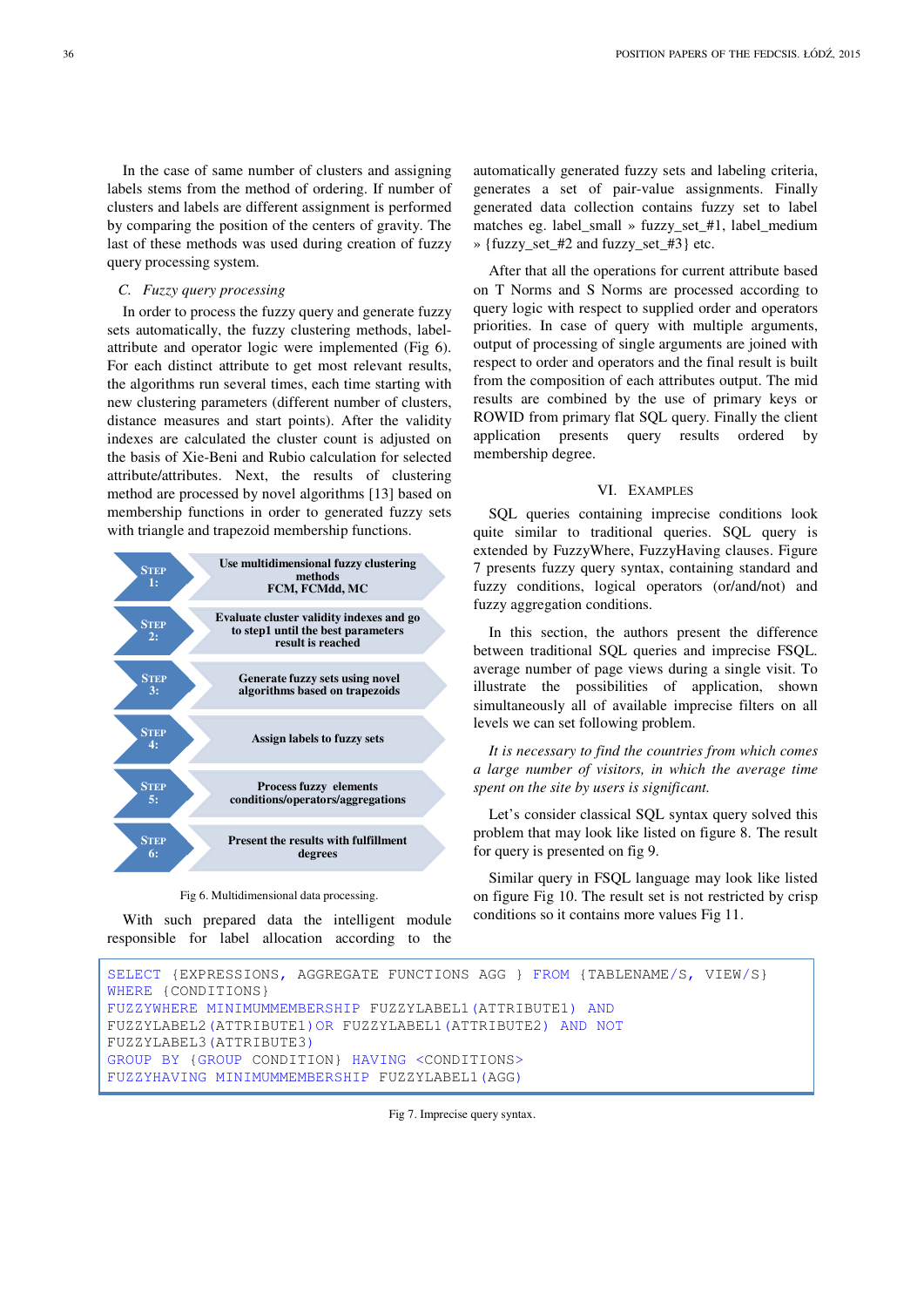SELECT COUNTRY, AVG (PERCENTNEWVISITS), AVG (AVGTIMEONPAGE) FROM WEB\_DATA\_TST WHERE PERCENTNEWVISITS > 90 AND AVGTIMEONPAGE > 200 GROUP BY COUNTRY

Fig 8. An exemplary traditional query.

| <b>COUNTRY</b>        | AVG(PERCENTNEWVISITS) | AVG(AVGTIMEONPAGE) |
|-----------------------|-----------------------|--------------------|
| <b>USA</b>            |                       | 225                |
| <b>India</b>          | 96                    | 325                |
| <b>Philippines</b>    |                       | 218                |
| <b>United Kingdom</b> | 92                    | 308                |
| <b>Germany</b>        | 92                    | 243                |
| Romania               | 90                    | 224                |

### Fig 9. Traditional query's results

|                   | SELECT COUNTRY, AVG (PERCENTNEWVISITS), AVG (AVGTIMEONPAGE)      |  |  |  |  |
|-------------------|------------------------------------------------------------------|--|--|--|--|
| FROM WEB DATA TST |                                                                  |  |  |  |  |
|                   | FUZZYWHERE 0,5 LARGE (PERCENTNEWVISITS) AND LONG (AVGTIMEONPAGE) |  |  |  |  |
| GROUP BY COUNTRY  |                                                                  |  |  |  |  |

### Fig 10. Imprecise query.

| <b>COUNTRY</b>     | AVG(PERCENTNEWVISITS) | AVG(AVGTIMEONPAGE) | <b>SATIS</b> |
|--------------------|-----------------------|--------------------|--------------|
| <b>USA</b>         | 97                    | 225                | 0.97         |
| <b>India</b>       | 96                    | 325                | 0.96         |
| <b>Romania</b>     | 90                    | 224                | 0.95         |
| <b>Philippines</b> | 96                    | 207                | 0.95         |
| <b>Germany</b>     | 92                    | 217                | 0.94         |
| <b>UK Kingdom</b>  | 95                    | 216                | 0.94         |
| <b>Brazil</b>      | 94                    | 198                | 0.94         |
| <b>Myanmar</b>     | 90                    | 196                | 0.93         |
| <b>Poland</b>      | 94                    | 196                | 0.93         |
| <b>Argentina</b>   | 90                    | 211                | 0.92         |
| <b>Canada</b>      | 89                    | 209                | 0.90         |
| <b>Tanzania</b>    | 90                    | 186                | 0.82         |

Fig 11. Imprecise query's results.

In the presented realization of query besides the definition of fuzzy labels for expressions components in FUZZYWHERE clause is possible to define the minimum cluster membership degree. This allows to control the number of elements in resulting records set. In the resulting table presents an additional column describing the degree of fulfillment of fuzzy expressions. According to the same principles we achieved the results in the case of clause FUZZYHAVING or a combination of both types of filters fuzzy.

In a situation where the traditional precise search for information is insufficient, the user has the option to take advantage of the system to define inaccurate query.

Presented solution allows the user to extract information according to defined expectations and preferences. These preferences are determined at the stage of defining linguistic terms and modifications in the database. Dictionaries of labels are available during the formulation of queries. The client application enables the construction and implementation of inaccurate statements, as well as the presentation of the results of that are arranged according to the degree of fulfilment of the query.

Presented solution allows you to get fuzzy answers for the imprecise query. The fuzzy conditions can be defined in the FUZZYWHERE and FUZZYHAVING. The task is carried out in several stages, which allows